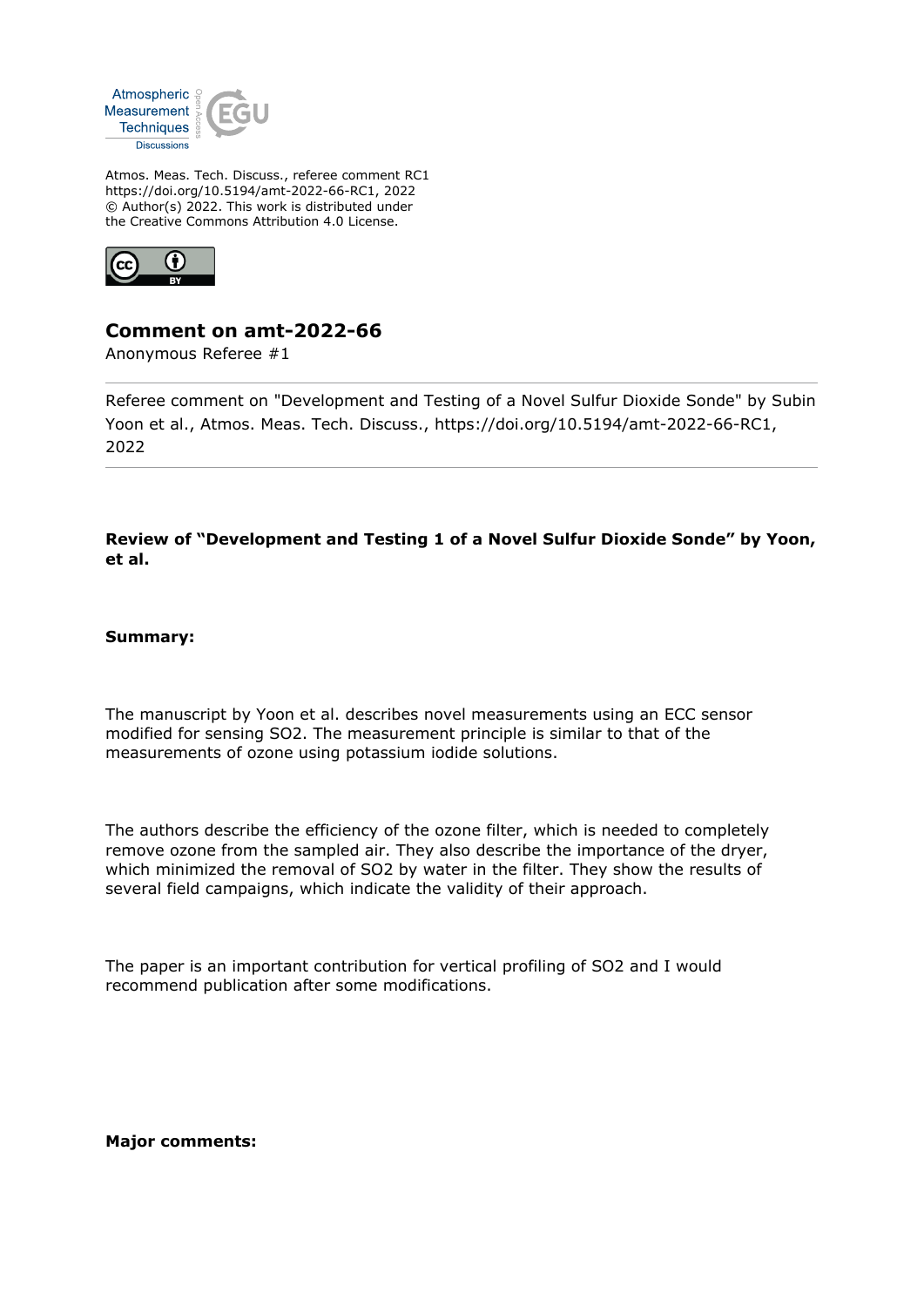The paper refers to Flynn and Morris, which I assume is a reference to a patent. For clarity for readers not as familiar with ECC sondes, I would recommend including a schematic of the ECC and how the bias current is applied.

In the context of this manuscript, the authors should explain the role of the magnitude of the bias current. The authors mention a few times that an instrument was configured for a specific measurement range. The magnitude of the bias current sets the upper detection limit, but this was not very clear. The authors should then point out, what the price is for selecting a high bias current. Figure 7d indicates that selecting a bias current that is too low can still lead to saturation of the sensor. How should the bias current be selected without a priori knowledge of the amount of SO2 that will be measured? Why does a high bias current increase the lower limit of detection?

The authors might also discuss what the uncertainties of their approach are. To what level of confidence can SO2 be measured using this approach, and what factors contribute to the measurement uncertainty?

Line 154: The proprietary O3 filter is not described in the reference. For this publication, the details of the selective O3 filter are essential. Figure 2 seems to indicate that the filter is not 100% efficient in removing ozone. (This Figure does not contain blue lines, even though the legend refers to them. What is meant here?)

Line 164ff: This sentence seems to contradict the statements just before and are not supported by the Figures shown. I understand that humidity is the limiting factor, which needs to be better discussed at this point. The supplemental Figure S1 is essential and needs to be included in the main text. It would be best if the authors had a Figure similar to Figure 2 using the dryer. In addition, it would be better to restructure the manuscript and discuss the RH dependence prior to the field deployments. I would suggest merging section 5 with the instrumental description, i.e. make it Section 3.4, then merging the two field deployment Sections into one single field deployment section.

## **Minor comments:**

The authors use the terms "bias current," "biased background current," and "background current" interchangeably. The authors probably just refer to the biasing of the cathode cell, i.e. this is just a "bias current" and not a background.

I would suggest defining the sensitivity of the sensor as how many uA of current are generated per incoming ppbv of SO2, which is the inverse of what the authors use. With that definition a higher sensitivity is better.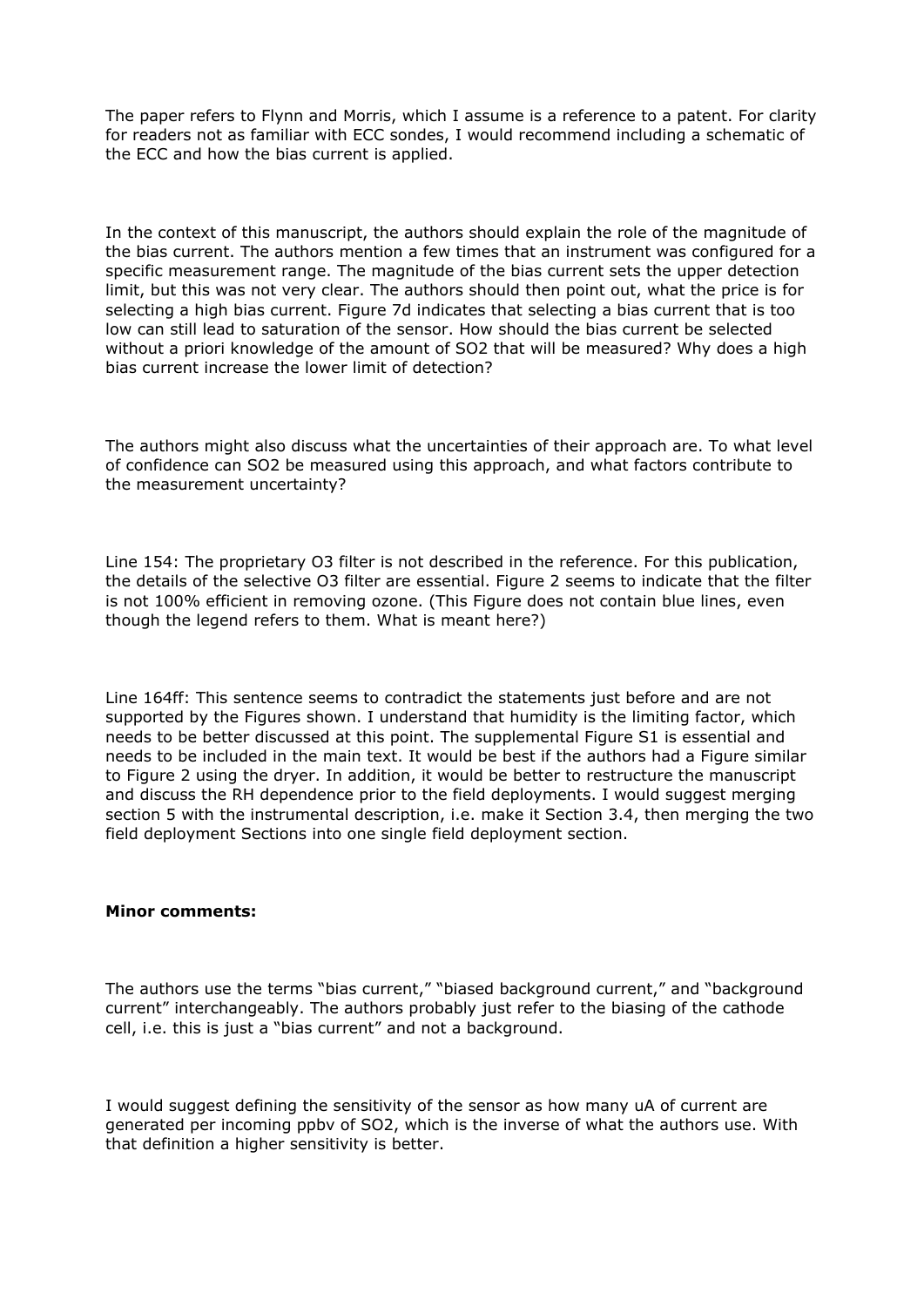This sensitivity of the sensor depends on some of the same factors as those of the ozone ECC, i.e. pump flow rate and conversion efficiency. In addition, the SO2 sonde has the transmission efficiency of the ozone filter. The chemical conversion efficiency in the cell is probably similar to that of the ozone reactions; and the flow rate is measured. The authors could point out that without dryer, calibrating the filter is essential; in fact, the comparisons they show are exactly that. In addition, this approach must assume that the filter humidity does not change much during the time of measurement. The authors could then strengthen the point, that using the dryer, calibrating the filter is less critical and the stability probably much better. Although this is in the text, the authors could highlight that the decreased need for calibration prior to launch is an essential feature of using the dryer. As suggested above, this could be discussed in a new Section 3.4.

Line 266: I am not sure, whether the authors have shown the capability for sub ppbv detection limits. That would require a better uncertainty discussion. Figure 1 indicates that the chemistry exhibits some significant time response. This is not discussed.

Unless there are additional differences, I would suggest that the authors refer to the SO2 sonde "without dryer" and "with dryer", rather than v1.0 and v1.1. If there are other important differences, then these should be explained.

Section 3.2: It would be good to show a diagram of the sonde and of how the cathode cell is biased. It is not clear how the bias current is regulated. The text implies a fixed resistor between battery and electrode, which would make the current dependent on the battery voltage. The text also mentions a voltage regulator. Where is it used? Is the bias current through the cell regulated?

In Figure 1, phase F, the SO2 concentration exceeds that of the biased current. Can the authors explain, why the measured cell current does not go to zero? Does that indicate a baseline issue?

Line 231: I would say Figure 5 supports a variation of the transmission efficiency of 5%, not 1%.

Line 278: Why does the reduction in pressure "significantly" affect the LLOD? Can the authors elaborate?

## **Technical comments:**

In the abstract, the authors refer to a standard deviation of the sensitivity in %. I would have expected the same units, i.e. ppbv/uA. What does this standard deviation refer to?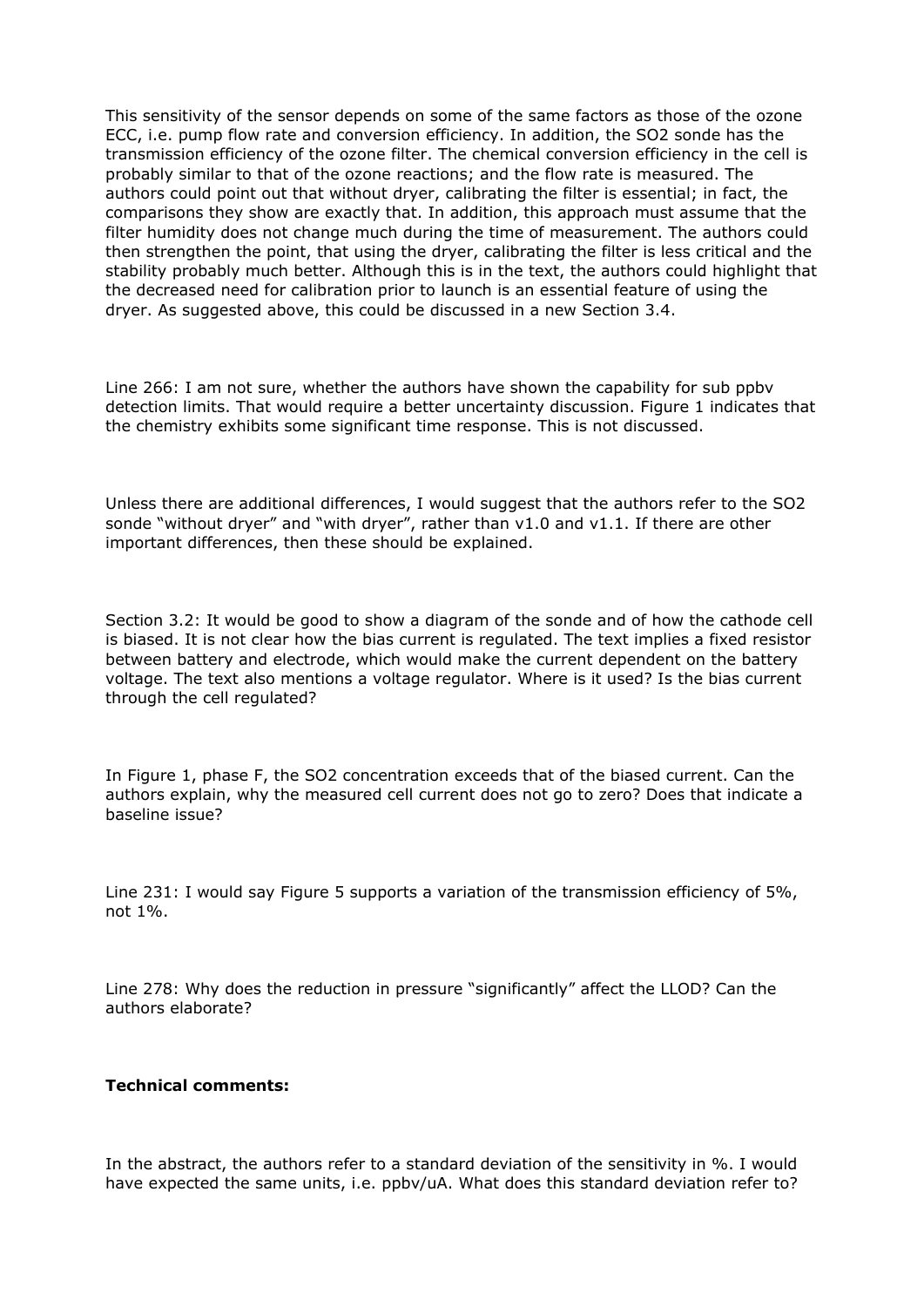Line 36f: I assume the authors mean "cooling effect on the surface climate".

Line 49: I assume they refer to "Small UAV". Large UAV, such as Global Hawk, could even measure stratospheric plumes.

Line 87: replace "but" with "which is"

Equation 2 is not quite correct.

Line 92: Better use "pumped" instead of "diffused".

Line 95: Better write "To rebalance the electrochemical potential of the cell …"

Line 99: Delete opening clause and move references to the end of this sentence.

Equation 6 should probably only be 1 SO42- instead of 2 SO42-

Lines 114 and 115: Do the authors mean averaging over 5 meter or 5 min?

Line 123: The reference to Flynn and Morris (2020) only includes the title and no reference.

Lines 135f: Delete "to a signal of", to 90 ppbv add "of ozone".

Lines 145f: Better "in a decrease in cell current, …"

Line 157: What do the authors mean by "stepwise dilution"?